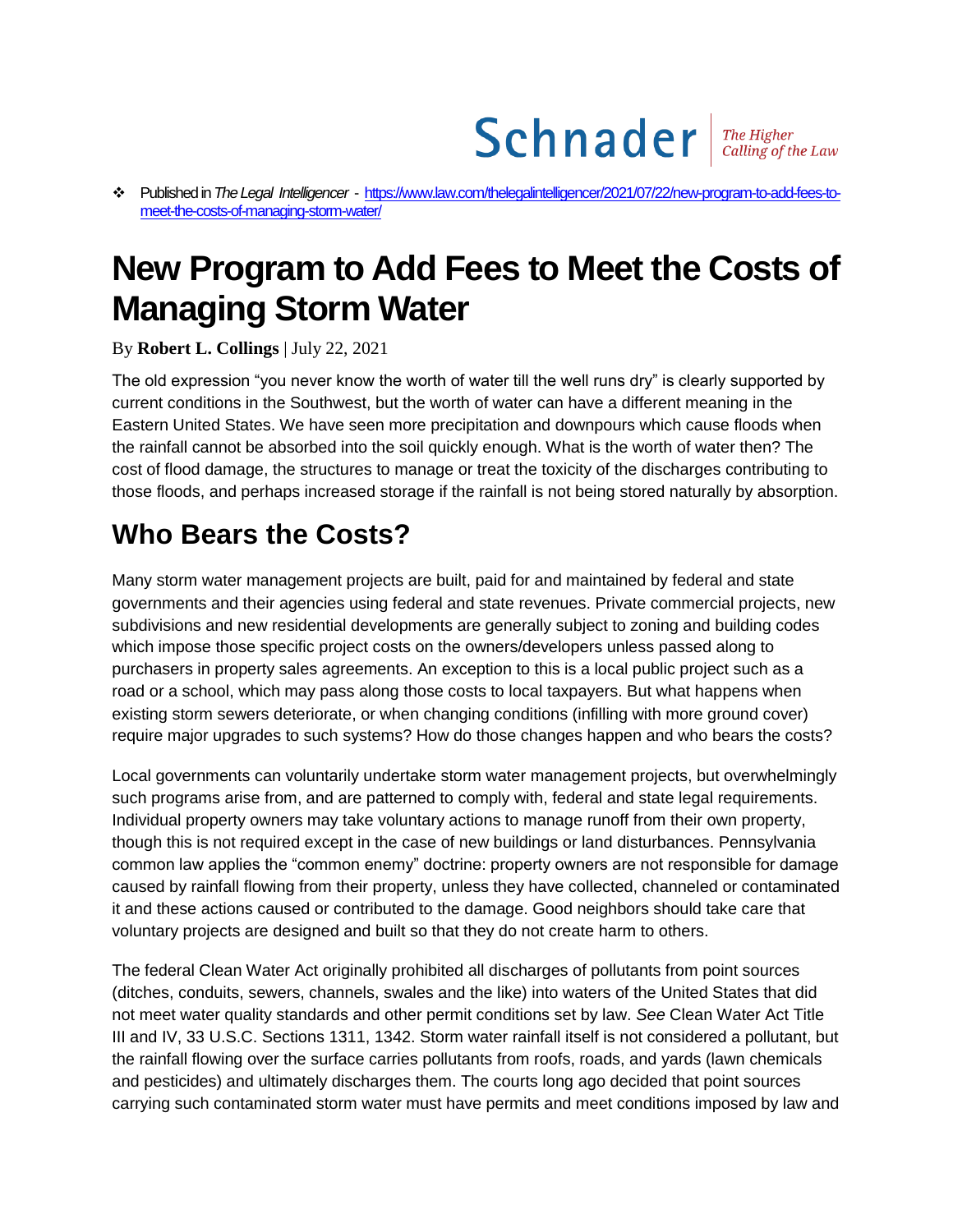those permits. See *Natural Resources Defense Council v. Costle*, 568 F. 2d 1369 (D.C. Cir. 1977). Responding to pleas from the U.S. Environmental Protection Agency ("EPA") that resources were not available for permitting and oversight of all such discharges, Congress eventually amended the law in 1987 to create a specific permit process for municipal and industrial storm water discharges under Section 402(p) of the Clean Water Act.

In general, Section 402(p) requires municipalities and many industries to keep pollutants out of the storm water they collect and discharge. The law also sets different time frames to obtain permits and achieve compliance for municipalities owning sewers and collection systems with direct "point source" storm water discharges. Municipalities with populations exceeding 250,000 were in the first wave, followed by cities with populations between 100,000 and 250,000. At this point all municipalities are regulated. Pennsylvania, which is authorized to administer the federal program, enacted a Storm Water Management Law (Act 167) in 1978, which has been amended to require all counties and municipalities to develop plans for managing storm water in each watershed. Municipalities must implement the plans and fund the costs by ordinances. Limited state funding is available, though it is hoped that the pending federal infrastructure laws may make additional federal funding available.

## **How Is Local Funding Generated?**

Funding of local storm water management systems can be done using general revenues, but that is not the most common approach. Most municipalities look at funding schemes that charge fees and allocate the costs of implementing and maintaining public storm water systems based on average areas of property covered by impervious materials, such as buildings and paved areas. The average covered area in a property parcel is referred to as an equivalent residential unit or ERU. To collect such fees most municipalities must establish an authority under the Pennsylvania Municipal Authorities Act, 53 Pa. C.S.A. Ch. 56. Local government authorities may collect reasonable and uniform fees to implement and maintain storm water projects.

Most municipalities promote the fairness of using a system of fees which all public and private properties pay on an equivalent basis with simple administration. Many public and nonprofit owners of property pay no property taxes, so collecting fees in place of property taxes provides a more uniform system of allocation. Of course, fees which would apply to public properties may be passed along through property taxes, with no net benefit other than possibly incentivizing public property users to preserve open ground in order to reduce fees and avoid the need to seek unpopular tax increases. Overall, the fee system may work better than taxes, as long as the authority structure and its administrators and staff do not enhance their positions by promoting grander storm water schemes and fees than are reasonably needed. The environmental staff overseeing compliance with storm water requirements have no obligation to question the need for excessive projects.

## **What Are Some Fee System Alternatives?**

If a fee system is being used, is the ERU system the best approach—based just on the impervious area of each parcel? The use of an ERU generally involves a tiered approach. Once the average area of impervious surface per parcel is defined, a small first tier is set for those with much less than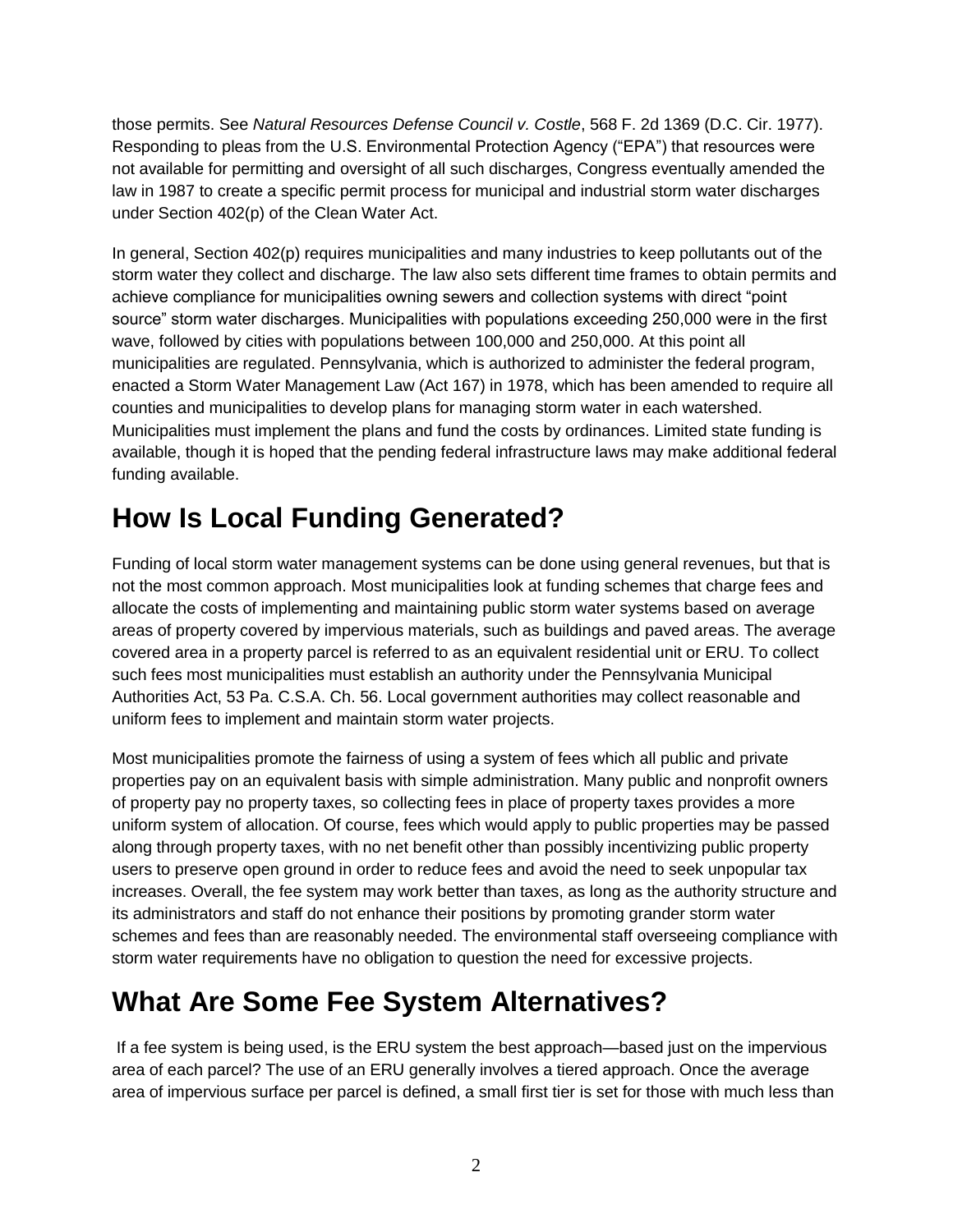the average amount of impervious area. That may be set as 0.5 ERU. Parcels which have impervious ground cover area a bit smaller or larger than the average are in the 1.0 ERU tier and pay twice the fee of the first tier (unless other exceptions are provided), and parcels with more impervious area may be set at a third tier of 2.0 ERU. Does this approach favor certain properties? Larger parcels with lots of impervious area (apartments, condos, housing projects with paved common areas for parking, outdoor recreation or other uses) may benefit from a top tier of 2.0 and not pay a truly proportional amount if they are far above the average in parcel size and covered ground, unless a specific development ordinance exists to pass future costs to them. I have seen no such forward-looking subdivision and land development (SALDO) ordinance.

People with average to larger than average homes or residential complexes, longer driveways and off-street parking, may prefer alternatives to the growing use of the ERU approach allowing considerations that reward preservation of more open space for rainfall percolation and removal of rainfall from public management systems.

Local government bodies may consider the incorporation of additional factors into the fee system, such as Equivalent Hydraulic Area (EHA), Intensity of Development Factor (IDF) or Residential Equivalent Factor (REF). Each of these factors assesses different aspects of pervious surfaces or property use and management that reduce offsite flows into storm water management systems. Detailed discussions of these factors are available in reports by Western Kentucky University, the Pennsylvania Environmental Council, and public water management agencies. The engineering consulting firm Black and Veatch produced an excellent review of this topic.

Any assessment of alternatives to the simple ERU system first considers that most storm water fees are less than \$20 per month. Such relatively low fees may not generate interest in more complicated systems involving additional government review and potential disputes over small amounts. But it is important to anticipate that such costs may grow very significantly if climate change increases rainfall or intensity. Perhaps more important at this point, use of the simple ERU system should not incentivize the loss of open space or onsite management of rainfall without runoff. What issues might be reasonably considered?

- Open space: If a parcel has substantial impervious areas but also much larger pervious areas, should that balance be incentivized to maintain open space for percolation?
- If modest changes like rain barrels for onsite use can reduce water consumption and storm water runoff, should that be incentivized by some reduction in fees?
- Should pervious driveway or parking installation be recognized in some way as a reduction in the amount of impervious area in the assessment?
- Should property grade soil and plant types or other site features that promote runoff from pervious areas be charged more than other open space parcels? Does over-complexity outweigh fairness here?

Some of these ideas can be part of an improved fee system without adding much complexity to billing, occasions for re-classifying parcels, or room for dispute as costs increase. They deserve to be incorporated for fairness and to promote sound public policies, but only if they do not add significant costs on a net basis compared to the simplicity of the ERU system.